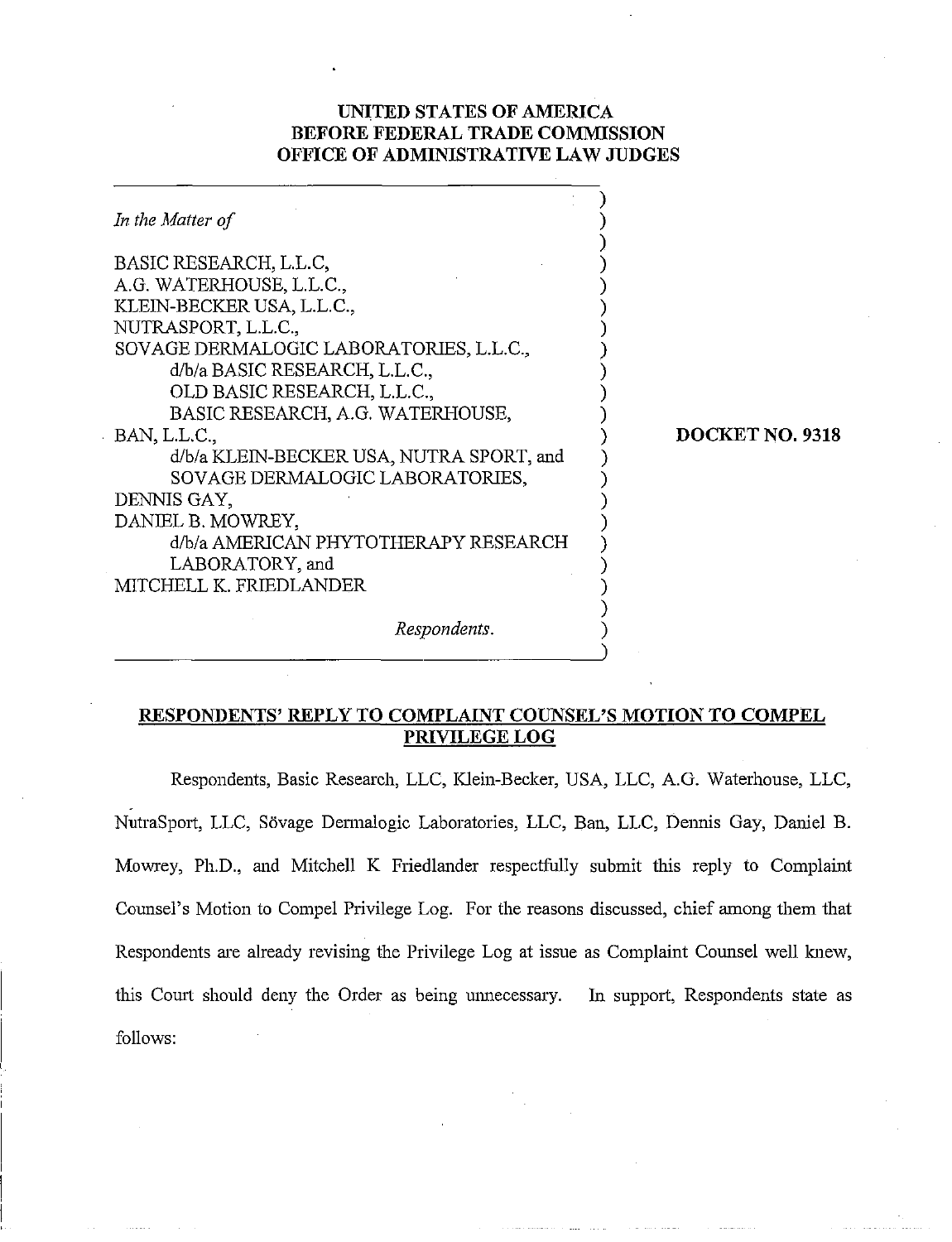Docket No. 9318

#### **I. INTRODUCTION**

On December 7, 2004, Complaint Counsel filed their *Motion to Compel Privilege Log*<sup>1</sup>. This Motion, filed in apparent retaliation to this Court Order's granting Basic Research L.L.C.'s *Motion to Compel Proper Privilege Log from Complaint Counsel, seeks production of Privilege* Logs in full complimce with Commission Rule of Practice 3.38A.

Previously, on October *6,* 2004 Basic Research, L.L.C. served its Privilege Log identifying all documents that it was withholding from production based on privilege. The log identified dates of documents, Bates ranges, applicable privileges, from/to information and descriptions of the withheld documents. Ban L.L.C's Privilege  $\text{Log}^2$ , served on August 12, 2004, provided the same information.

Subsequent to this Court's December 1, 2004 *Order*, Complaint Counsel raised the issue of Basic Research L.L.C.'s Privilege Log. The Privilege Log had been prepared by the client. Undersigned Counsel for Basic Research, L.L.C. informed Complaint Counsel that it would review the client's log to determine whether all documents listed were properly withheld and to correct any deficiencies on the log. When Complaint Counsel filed their Motion, they knew that this process was ongoing and knew that certain documents previously withheld were going to be produced and that a revised privilege log was forthcoming. Therefore, there was no need for the instant Motion because Complaint Counsel knew Respondents were already in the process of compiling the very information they now seek by way of the instant Motion

<sup>&</sup>lt;sup>1</sup> Through oversight, the undersigned counsel miscalendered this response date for December 18<sup>th</sup> rather than the 17th. But Respondents file this Reply to inform this Court of Respondents' intentions and ongoing efforts to obviate this issue.

 $3$  Ban L.L.C's Privilege Log identifies two pages withheld from production.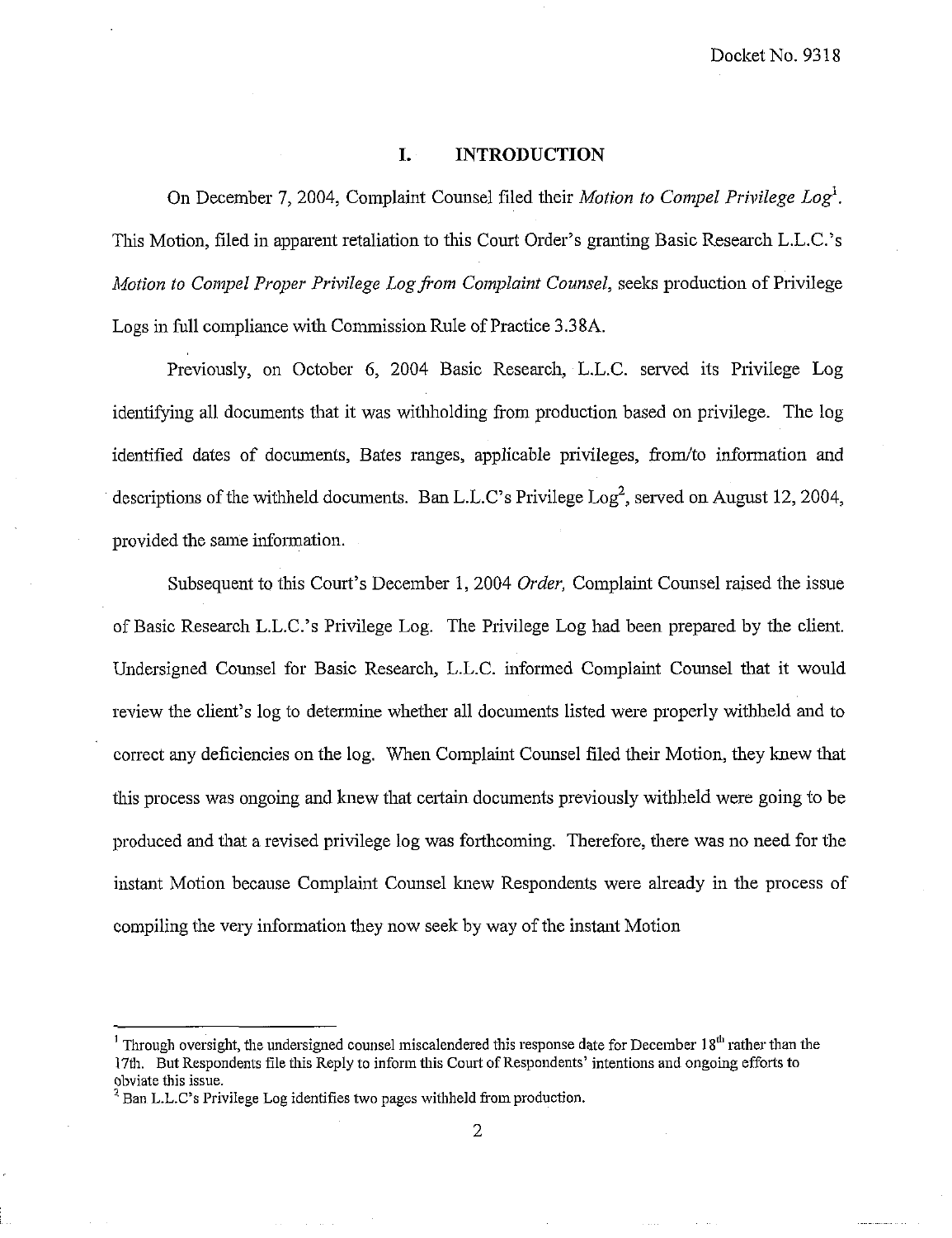### **11. RESPONDENTS ARE IN THE PROCESS OF REVISING THE**

## **PRIVILEGE LOG**

Complaint Counsel have acknowledged Respondents' efforts in their own Motion. Respondents have already spent numerous hours going through the documents on that log as well as the descriptions on that log to ensure that the Commission Rules of Practice were complied with. They have done so at considerable effort and expense in an effort to address any concerns Ihat Complaint Counsel raised. Indeed, Respondents have already produced in a Supplemental Production of documents well over one hundred previously withheld documents. As to the Privilege Log itself, as Complaint Counsel has known all along, Respondents are currently voluntarily and in good faith revising and supplementing the information to fully comply with Conmission Rule of Practice 3.38A. Those revisions are nearly complete and will be forthcoming. In short, the substance of the relief Complaint Counsel has requested is relief Respondents have already agreed to.

# **111. COMPLAINT COUNSEL SEEKS PRIVILEGE LOGS FROM PARTIES**

### **WITHHOLDING NO PRIVILEGED DOCUMENTS**

Commission Rule of Practice 3.38A and interpreting case law requires that a party withholding documents produce, if directed to do so, a privilege log. *Commission Rule of* Practice 3.38A; In re MSC.Software Corp., Docket No. 9299, 2002 WL 31433929, F.T.C. (Feb. 21, 2002). Where a particular respondent has withheld from production no privileged documents, however, no privilege log need be nor can be produced.

The production to Complaint Counsel in this matter has been enormous, encompassing tens of thousands of documents. Where documents were privileged and withheld as they were with Basic Research, L.L.C.'s documents and Ban, L.L.C.'s documents, those documents were

3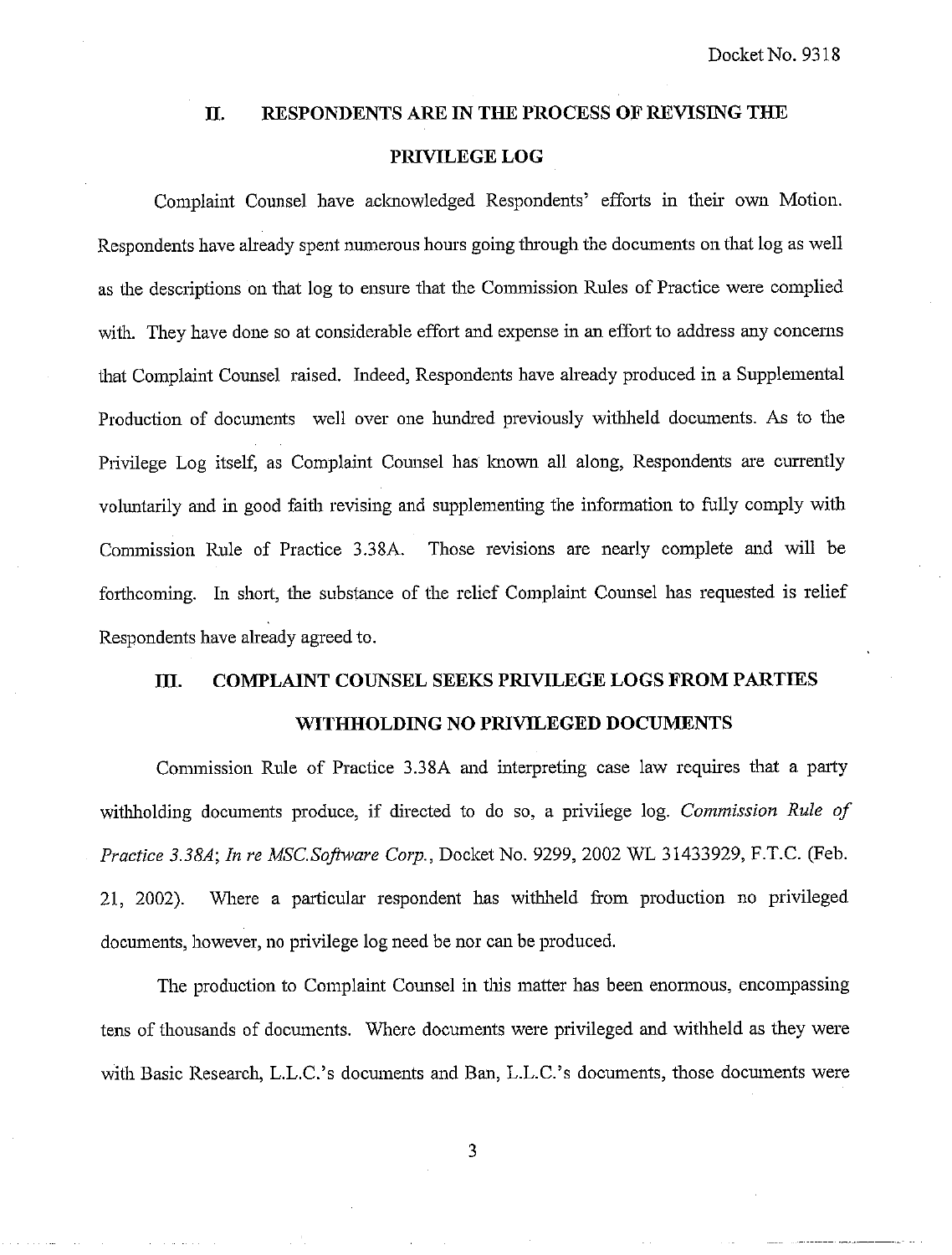identified on the Privilege Logs previously served. To the extent that Complaint Counsel has raised the sufficiency of those Logs, as discussed above, those issues are being addressed. With respect to the other Corporate Respondents, however, because none withheld any documents from production, no privilege logs could be or were prepared.

## **IV. MISCELLANEOUS**

Although Complaint Counsel has not specifically raised this issue as relief and it is premature, Complaint Counsel has suggested that correspondence among Respondents' counsel be listed on Respondents' Privilege Log. But from the brief allusion, Complaint Counsel appears to fundamentally misinterpret the role of lawyers representing respondents in litigation. Complaint Counsel is the petitioner in this litigation and is a party<sup>3</sup>. Respondents' litigation counsel, however are not parties to this litigation. Therefore, while it makes sense that Complaint Counsel list their withheld documents on their Privilege Log, no similar logic applies to the result Complaint Counsel suggests. Thus correspondence among Respondents are beyond the scope of discovery and need not be identified on any privilege log.

Finally, with respect to Respondents Gay and Mowery, counsel are in the process of determining whether any attorney client correspondence falls within the scope of the production requests. To the extent that any does, Gay and Mowery will produce Privilege Logs in compliance with Commission Rule of Practice 3.38A.

#### **IV. CONCLUSION**

Respondents, and in particular Basic Research, L.L.C. have been engaged in an ongoing effort to produce a revised Privilege Log and address issues of privilege generally. Those considerable efforts have already resulted in further production of previously withheld

<sup>&</sup>lt;sup>3</sup> Indeed, Complaint Counsel has recognized such in its Opposition to Basic Research's *Motion to Compel Proper Privilege Log.*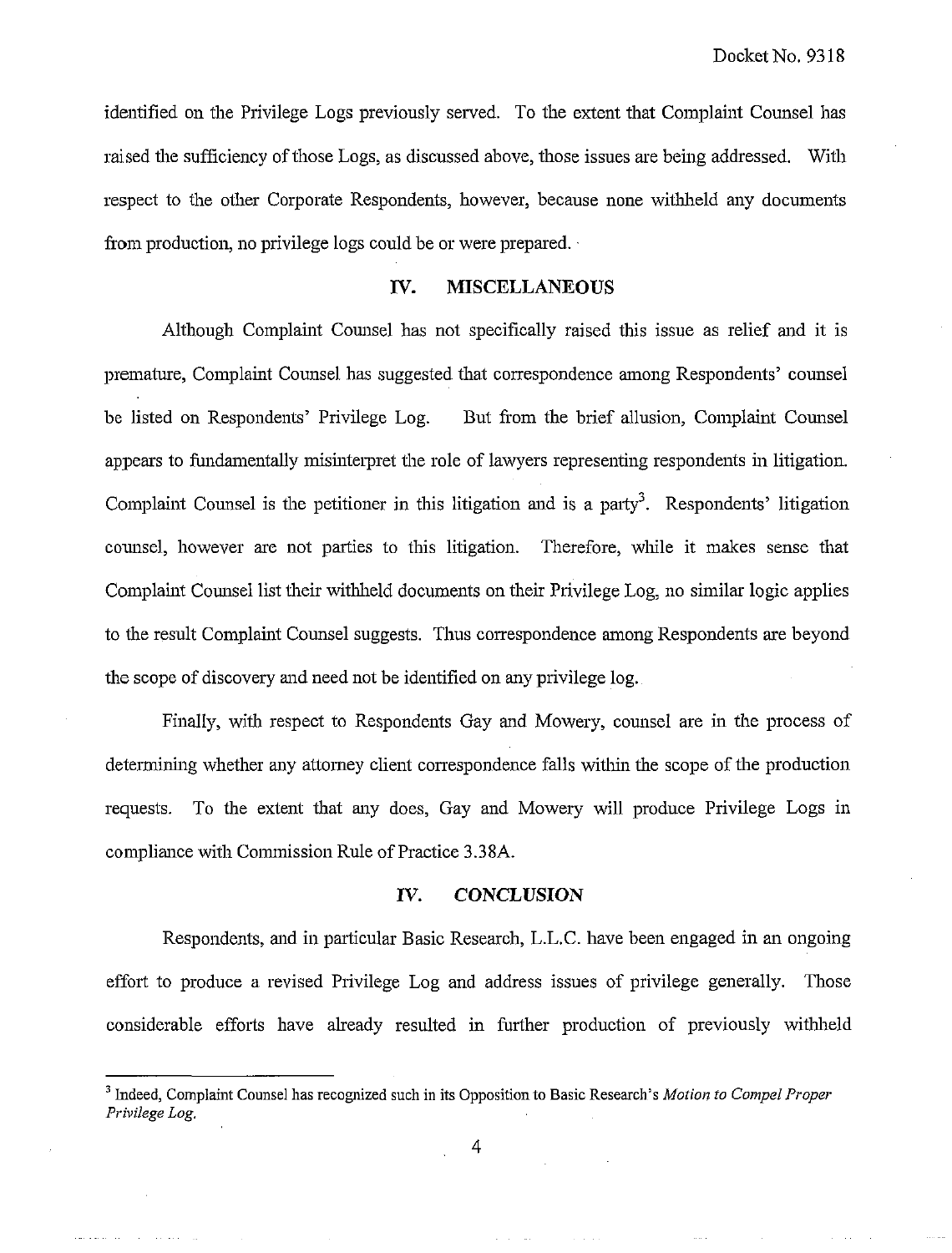documents to Complaint Counsel and the agreement of counsel to produce a revised Privilege Log. Respondents, voluntarily and in good faith are continuing this process which will shortly be completed. The relief sought by Complaint Counsel is therefore unnecessary and premature. This Court should accordingly decline to enter the relief requested by Complaint Counsel.

Respectfully submitted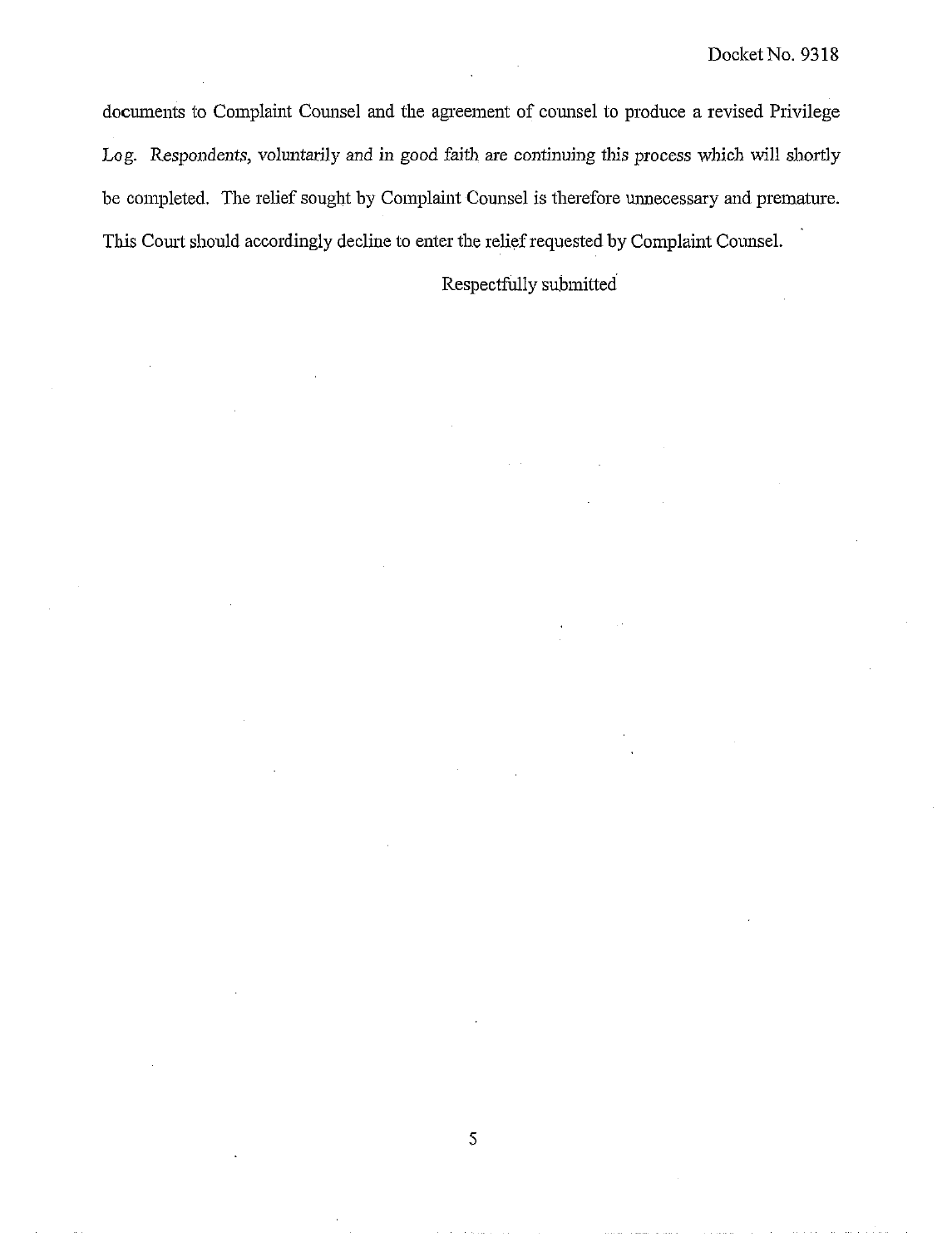Jeffrey D. Feldman Gregory L. Hillyer Christopher P. Demetriades PELDMANGALE, P.A. Miami Center - 19<sup>th</sup> Floor 201 South Biscayne Blvd. Miami, Florida 33131<br>Telephone: (305) 3 Telephone: (305) 358-5001<br>Facsimile: (305) 358-3309  $(305)$  358-3309

**Counsel for Respondents Basic Research, L.L.C.,**  A.G. Waterhouse, L.L.C., Klein-Becker USA, **L.L.C., Nutrasport, L.L.C., Sovage Dermalogic Laboratories, L.L.C. and Ban, L.L.C**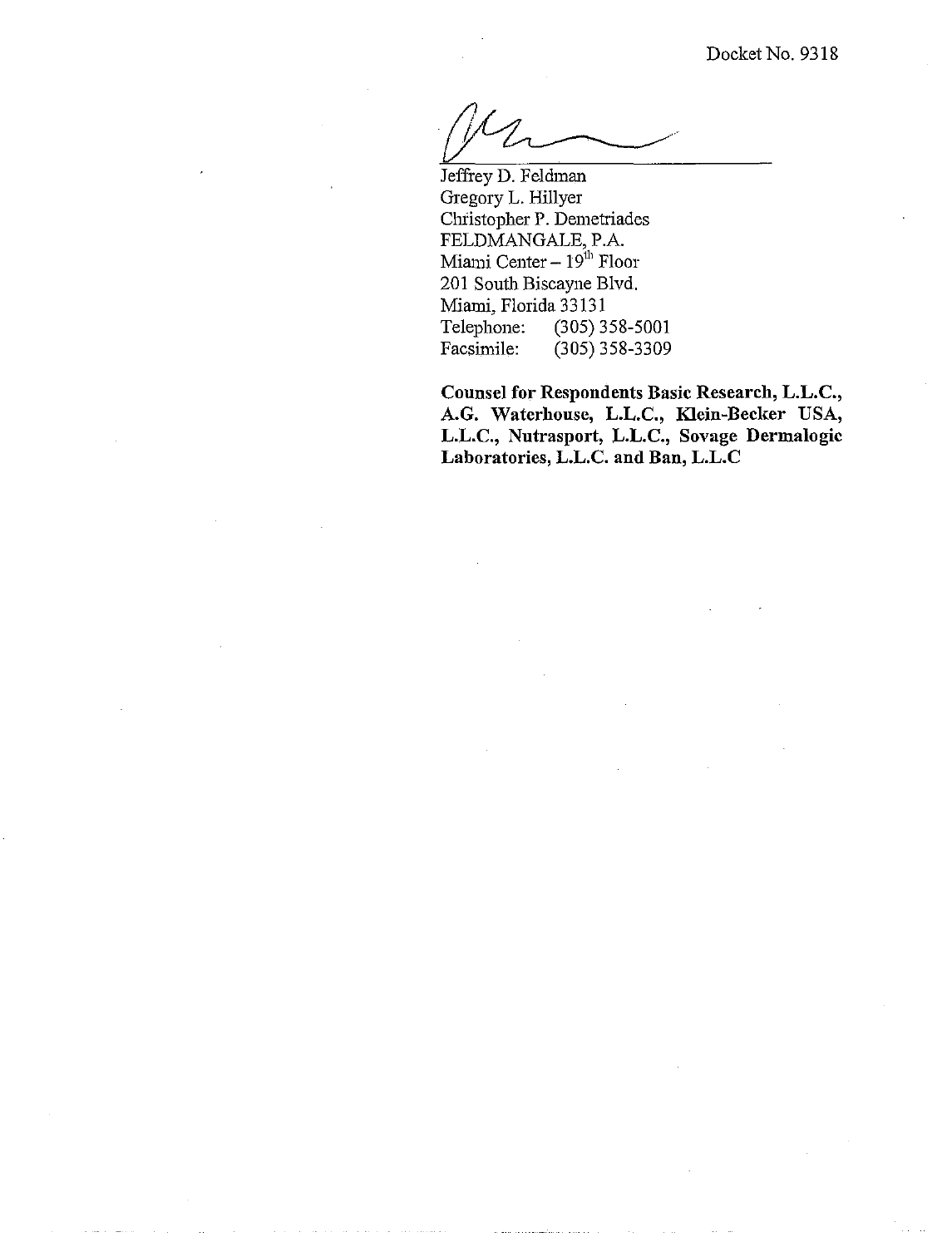DATED this  $20$  day of Derwin, 2004.

 $\mathcal{L}_{\mathcal{B}}$  is a set of  $\mathcal{L}_{\mathcal{B}}$  . The contract of  $\mathcal{L}_{\mathcal{B}}$ 

 $\hat{r}$  . The contract compact of  $\hat{r}$ 

 $\alpha$  ,  $\beta$  ,  $\alpha$ 

BURBIDGE & MITCHELL

 $\hat{f}$  is a simple subset of the sequence of the sequence of the sequence of the sequence of  $\hat{f}$ 

Richard D. Burbidge Attorneys for Respondent Dennis Gay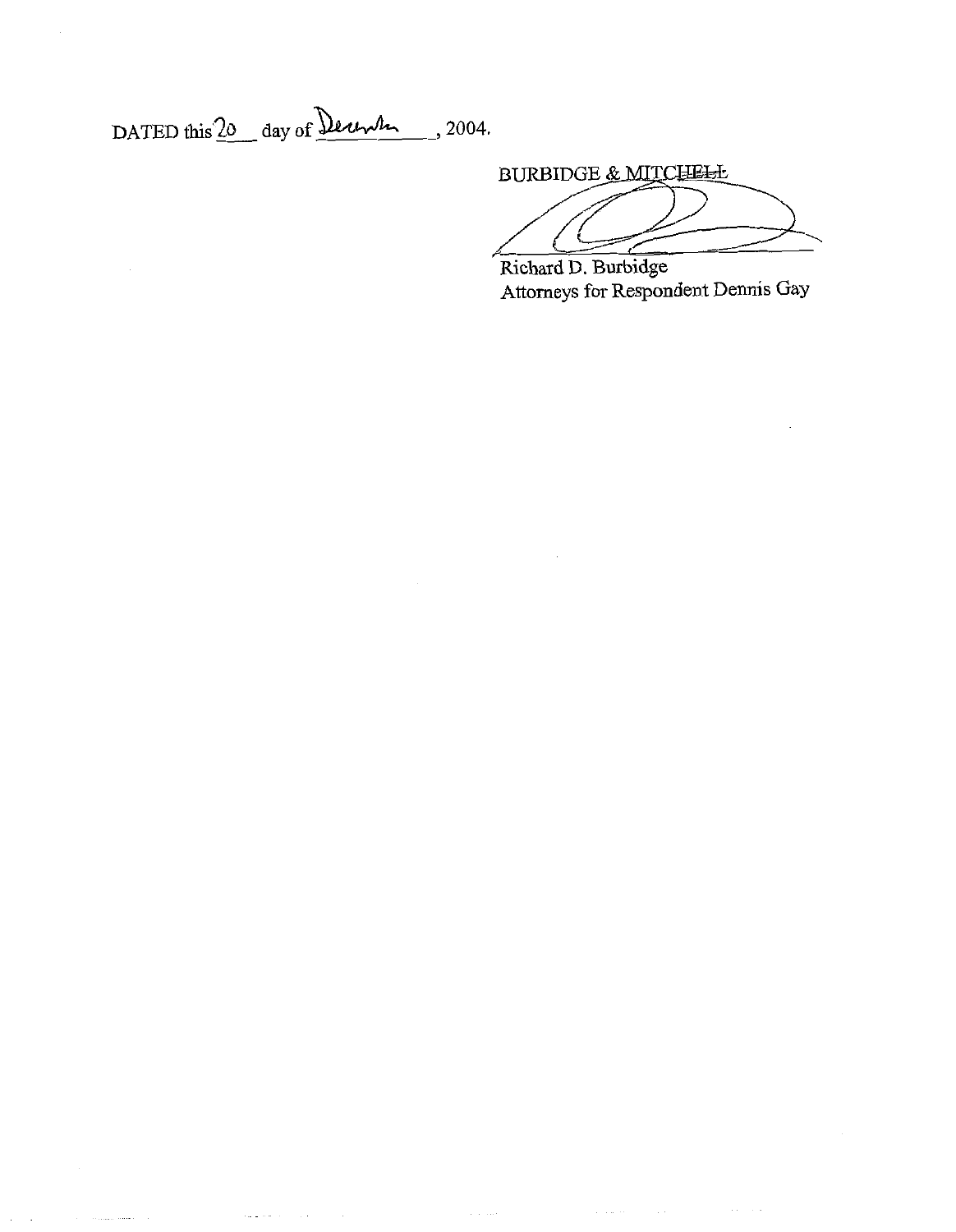$\overline{C}$ l b

Mitchell K. Friedlander c/o Compliance Department 5742 West Harold Getty Drive Salt Lake City, Utah 841 16 Telephone: (801) 414-1800 Facsimile: (801) 5 17-7108

Pro Se Respondent

 $\omega_{\rm{eff}}$  ,  $\omega_{\rm{eff}}$ 

 $\sim$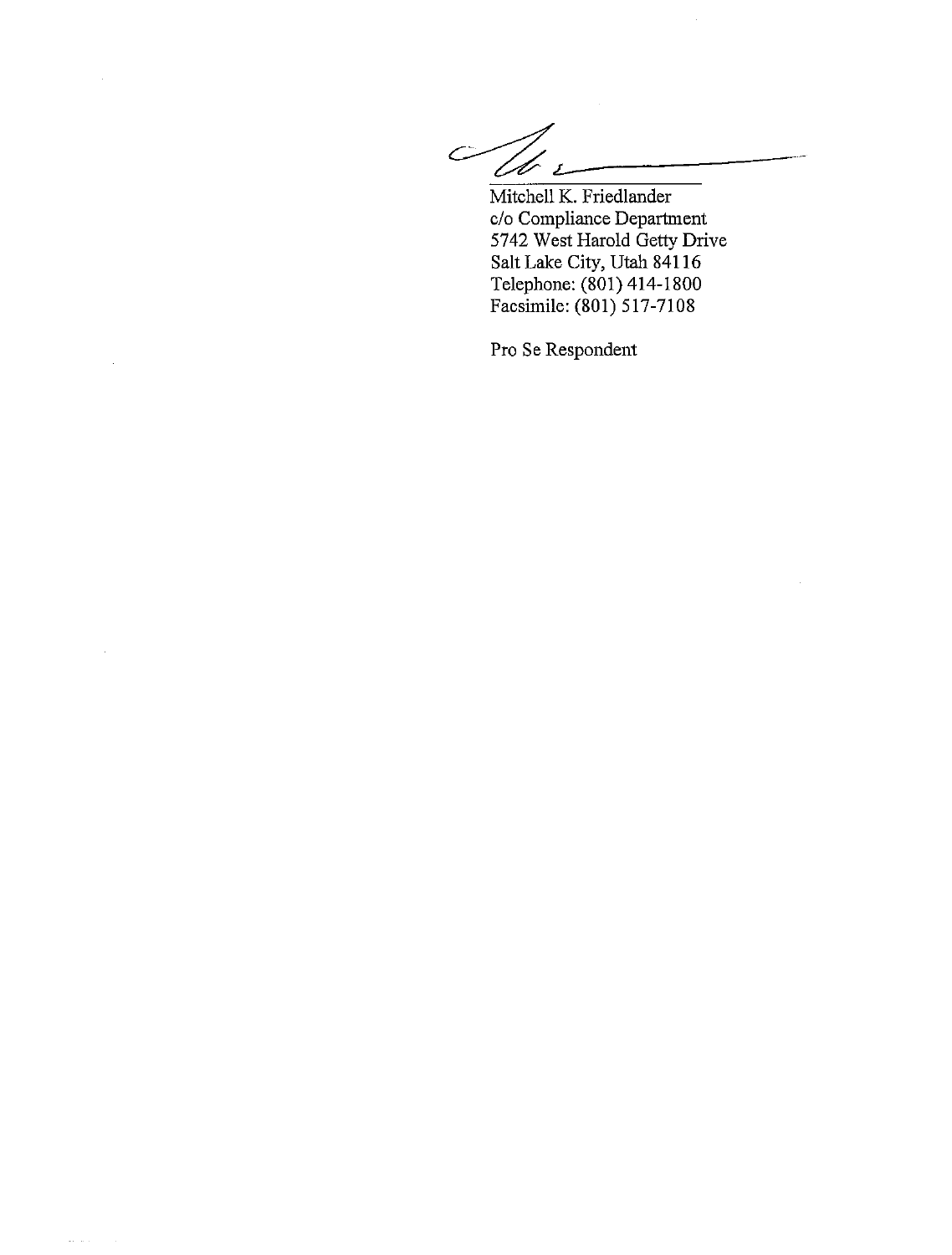RONALD F. PRICE **PETERS** *SCOFIELD PRICE A Professional Corporation*  340 Broadway Centre 111 East Broadway Salt Lake City, Utah 841 11 Telephone: (801) 322-2002 Facsimile: (801) 322-2003 E-mail: rfp@psplawyers.com

ILLEN IN BEER AND AT A BEET

E

Atlorneys for Respondent Daniel B. Mowey